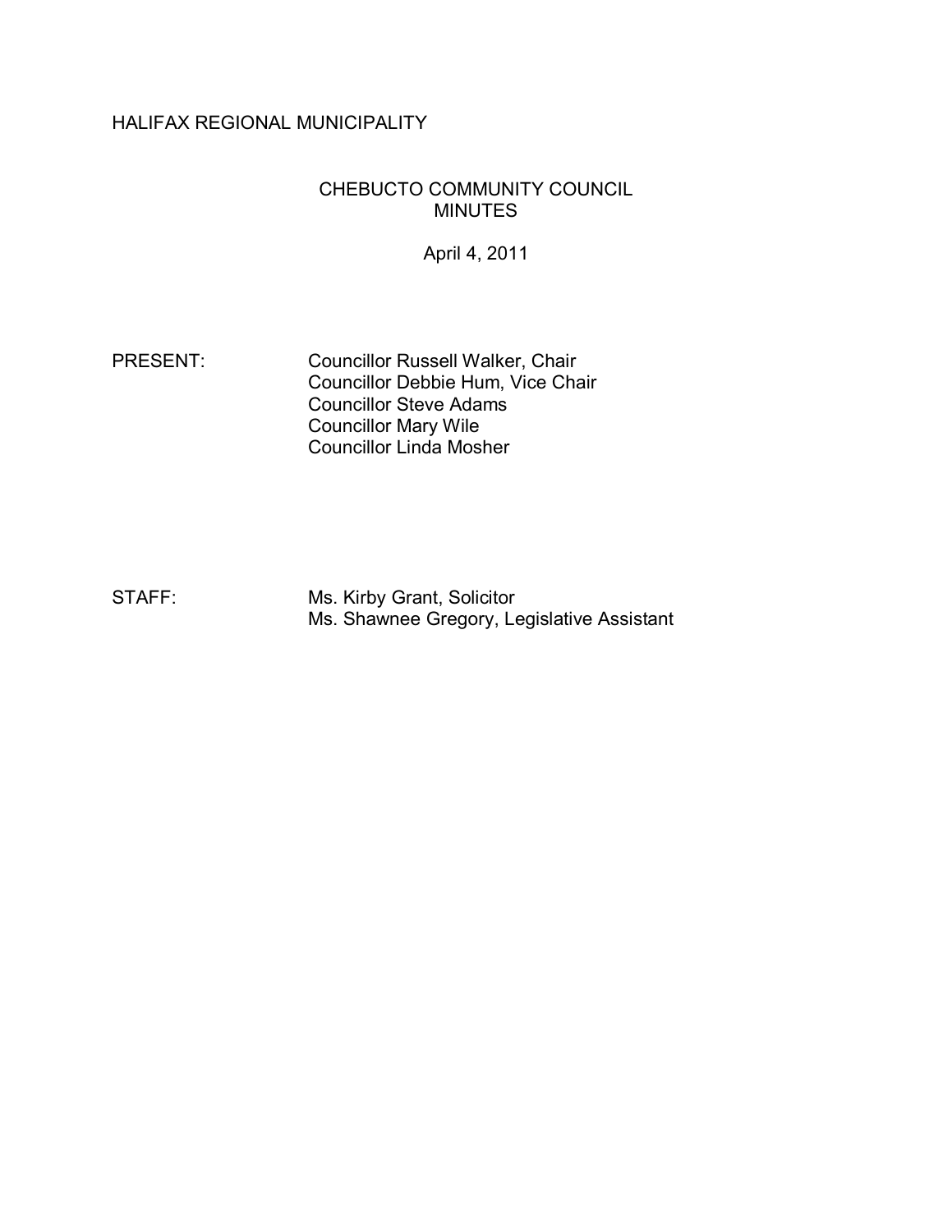# TABLE OF CONTENTS

| $\mathbf 1$ .  |                                                                      |  |
|----------------|----------------------------------------------------------------------|--|
| 2.             |                                                                      |  |
| 3.             |                                                                      |  |
| 4.             |                                                                      |  |
| 5.             | APPROVAL OF THE ORDER OF BUSINESS AND APPROVAL OF ADDITIONS          |  |
|                |                                                                      |  |
| 6.             |                                                                      |  |
|                | 6.1                                                                  |  |
|                | 6.1.1 J.L. Ilsley High School - Campus Opportunity  4                |  |
|                | 6.1.2 Keefe Drive - Emergency Concerns Due to Road Construction and  |  |
|                |                                                                      |  |
|                |                                                                      |  |
|                |                                                                      |  |
|                | 6.1.5 Bedros Lane - HRM Takeover of the Private Lane / Street 5      |  |
|                |                                                                      |  |
|                |                                                                      |  |
| 7 <sub>1</sub> |                                                                      |  |
| 8.             |                                                                      |  |
| 9.             |                                                                      |  |
| 10.            |                                                                      |  |
|                | 10.1                                                                 |  |
|                | 10.2 <sub>1</sub>                                                    |  |
|                | 10.2.1 Appeal of the Approval of Variance #16746 - 3617 Deal Street, |  |
|                | Halifax                                                              |  |
| 11.            |                                                                      |  |
|                | 11.1                                                                 |  |
|                | 11.2                                                                 |  |
|                | 11.3                                                                 |  |
| 12.            |                                                                      |  |
| 13.            |                                                                      |  |
| 14.            |                                                                      |  |
|                | 14.1                                                                 |  |
| 15.            |                                                                      |  |
| 16.            |                                                                      |  |
| 17.            |                                                                      |  |
| 18.            | ADJOURNMENT.                                                         |  |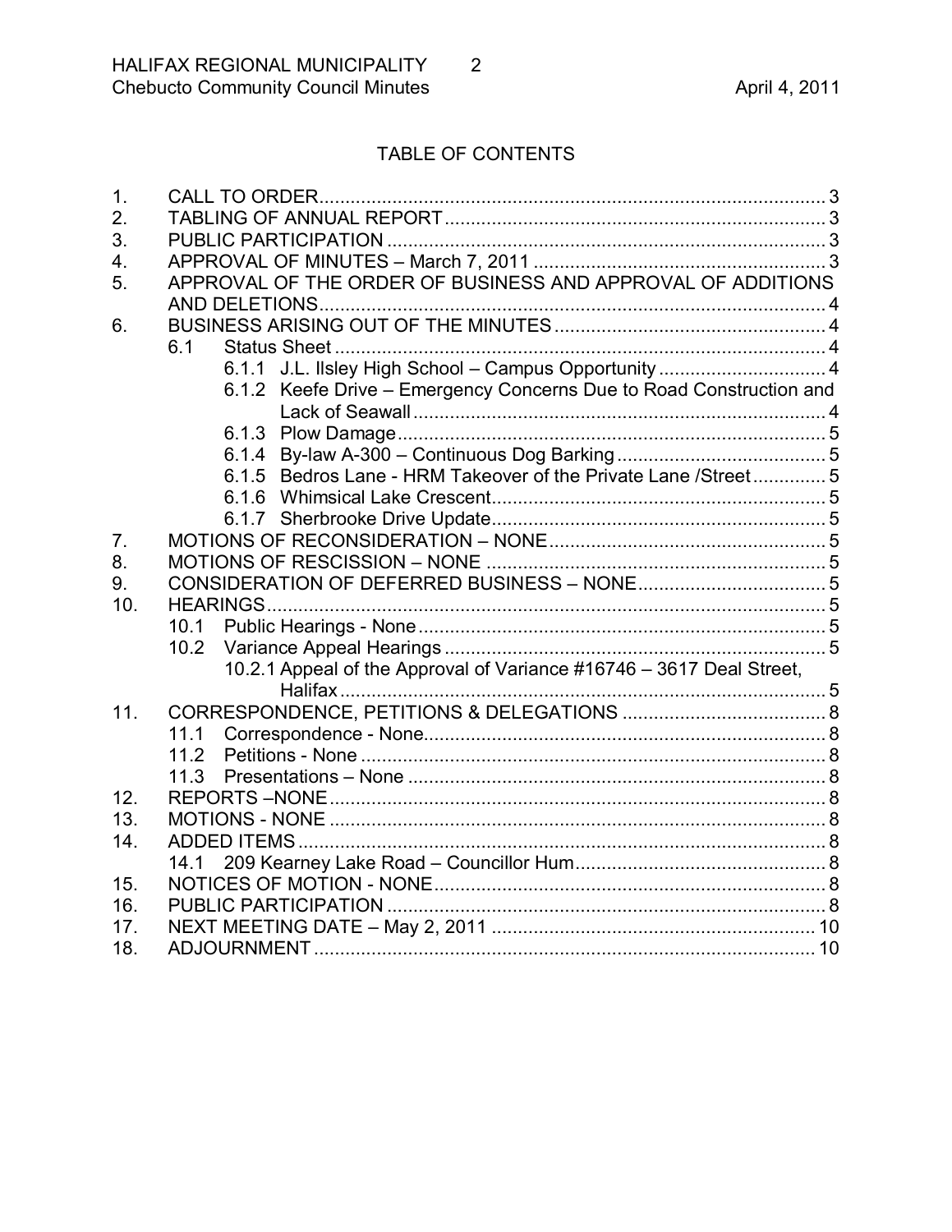## <span id="page-2-0"></span>**1. CALL TO ORDER**

The Chair called the meeting to order at 7:03 p.m. in the Keshen Goodman Library, Halifax.

## <span id="page-2-1"></span>**2. TABLING OF ANNUAL REPORT**

A report dated March 23, 2011 was before Community Council.

The Chair asked if the Community Council or members of the public had questions or comments regarding the Annual Report.

**Ms. Wendy MacDonald**, Halifax, expressed concern that items brought forward during Public Participation never seem to be dealt with via a staff report.

The Chair stated that the Public Participation section of the Annual Report outlined issues that had been raised by residents at each meeting.

Ms. MacDonald reiterated that these matters do not appear to get dealt with nor next steps referenced in following sets of minutes.

The Chair stated that some matters were dealt with via staff reports. He indicated that the Annual Report was just to state what the Community Council had done for the year; noting that this was the first one to be presented in HRM. He advised that more public participation could be included in the 2011/2012 report.

The Chair called three times for additional speakers. Hearing none, the following motion was passed:

#### **MOVED by Councillor Mosher, seconded by Councillor Wile that Chebucto Community Council table the Annual Report.**

Councillor Mosher thanked the Chair and Legislative Assistant for their work on the report as this was the first Community Council to initiate this process.

## **MOTION PUT AND PASSED.**

## <span id="page-2-2"></span>**3. PUBLIC PARTICIPATION**

This item was dealt with under Item 2.

## <span id="page-2-3"></span>**4. APPROVAL OF MINUTES – March 7, 2011**

**MOVED by Councillor Wile, seconded by Councillor Hum that the minutes of March 7, 2011 be approved as presented. MOTION PUT AND PASSED.**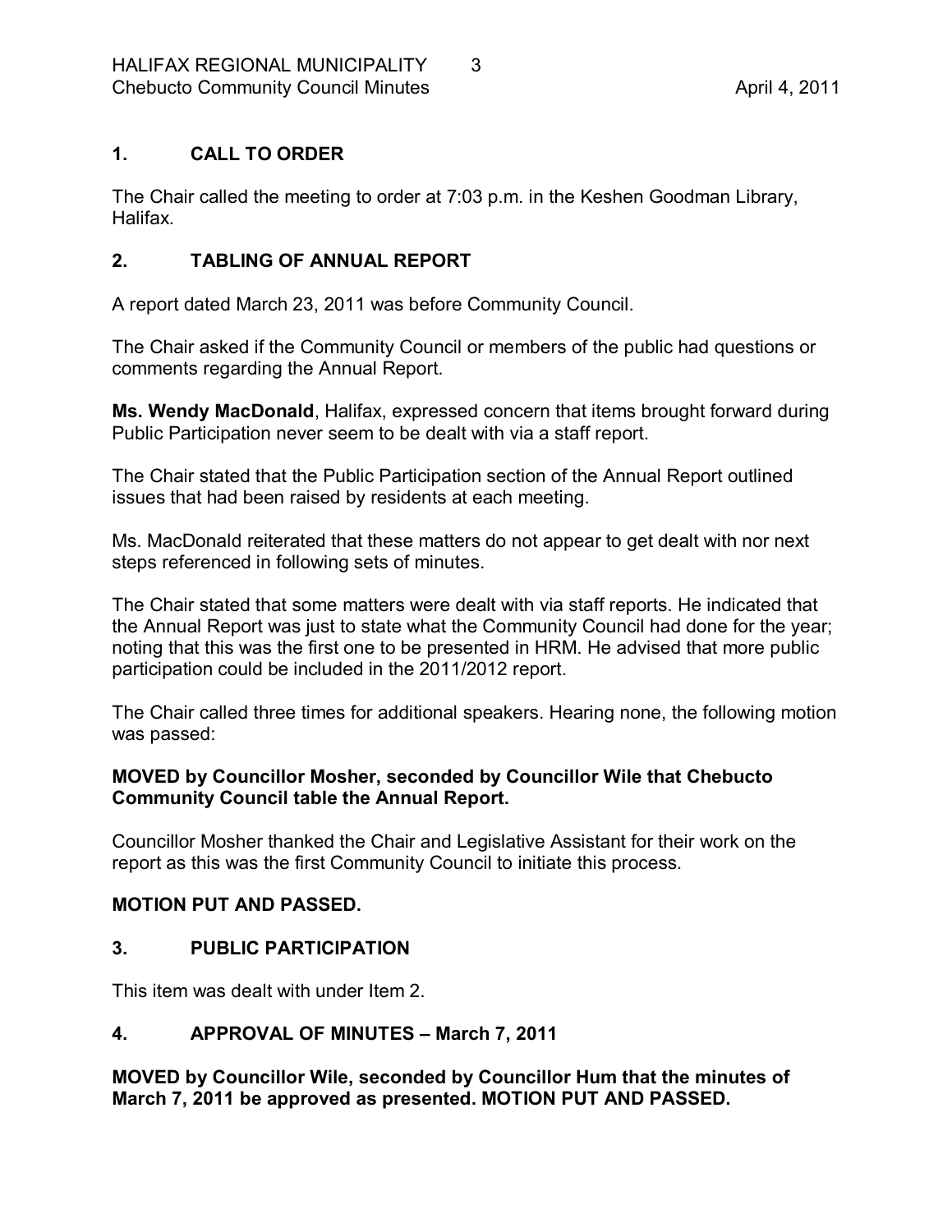## <span id="page-3-0"></span>**5. APPROVAL OF THE ORDER OF BUSINESS AND APPROVAL OF ADDITIONS AND DELETIONS**

Additions:

10.2.1 Appeal of the Approval of Variance #16746 – 3617 Deal Street, Halifax

- i) Supplementary Report
- ii) Correspondence Ms. Cynthia Babineau, Appellant
- 14.1 209 Kearney Lake Road Councillor Hum

#### Deletion:

6.1.3 Plow Damage

#### **MOVED by Councillor Adams, seconded by Councillor Wile that the agenda be approved as amended. MOTION PUT AND PASSED.**

## <span id="page-3-1"></span>**6. BUSINESS ARISING OUT OF THE MINUTES**

#### <span id="page-3-2"></span>**6.1 Status Sheet**

## <span id="page-3-3"></span>**6.1.1 J.L. Ilsley High School – Campus Opportunity**

Councillor Mosher stated that she was still awaiting comment from Real Property Planning staff.

This item is to remain on the Status Sheet.

#### <span id="page-3-4"></span>**6.1.2 Keefe Drive – Emergency Concerns Due to Road Construction and Lack of Seawall**

Councillor Mosher provided background on this item; noting that she originally brought it to Regional Council as this was an urgent matter. She stated that the matter was then referred to the Transportation Standing Committee via a report regarding non-accepted streets. Councillor Mosher indicated that the report was deferred to the next meeting and noted that she asked staff to send the report to Chebucto Community Council as well

Councillor Hum, a member of the Transportation Standing Committee, stated that the report had been reviewed by the Committee and was expanded to include private roads; noting that Keefe Drive was mentioned. She advised that a delay in the overall report could mean weeks or months as there were significant implications and that a separate report should be coming to Community Council.

This item is to remain on the Status Sheet.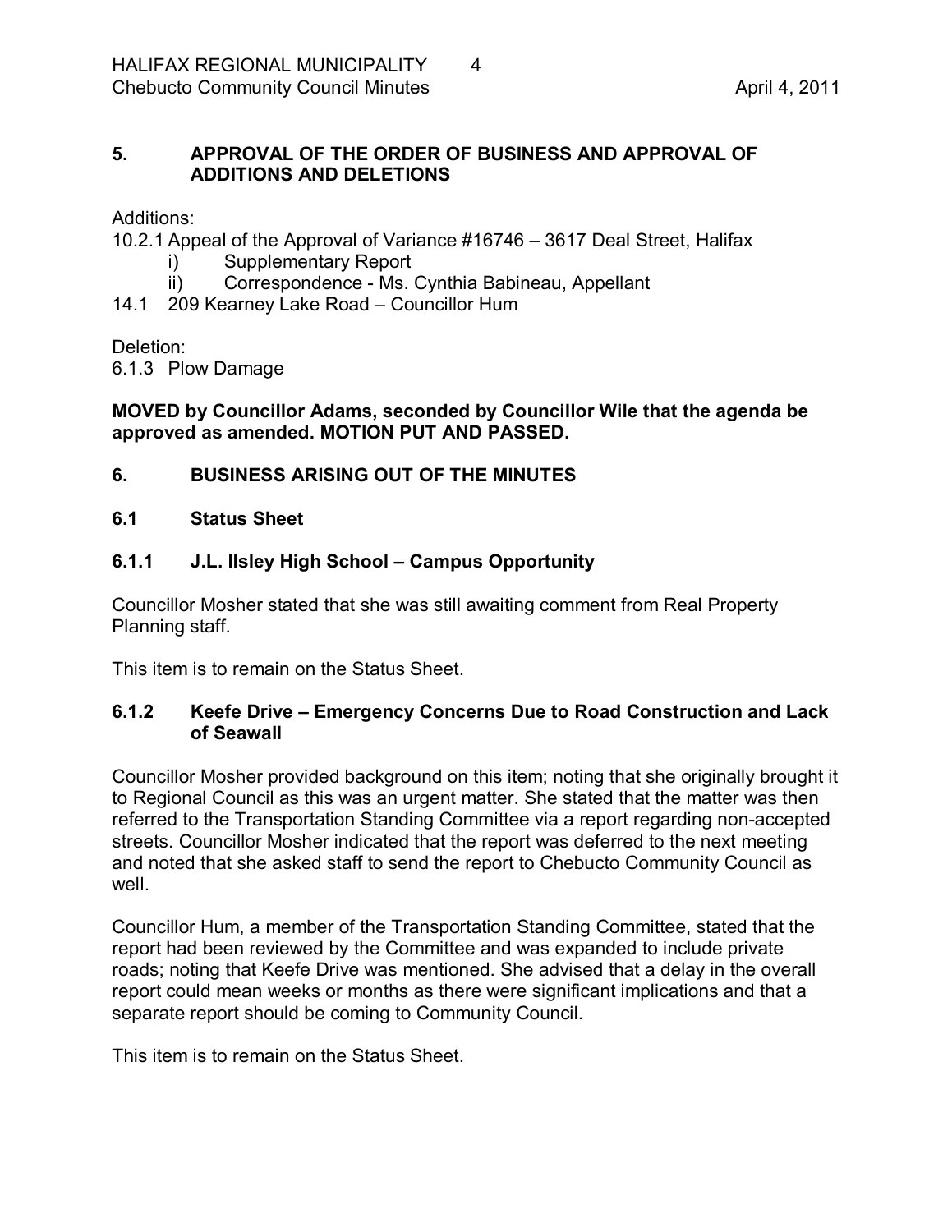# <span id="page-4-0"></span>**6.1.3 Plow Damage**

This item was deleted from the agenda under the Approval of the Order of Business.

# <span id="page-4-1"></span>**6.1.4 Bylaw A300 – Continuous Dog Barking**

As there was no update, Councillor Wile requested that this item remain on the Status Sheet.

## <span id="page-4-2"></span>**6.1.5 Bedros Lane HRM Takeover of the Private Lane /Street**

Councillor Hum stated that she had received an information report from staff regarding this matter and, as a result, would have a letter sent to the property owners on Bedros Lane.

This item will be removed from the Status Sheet.

## <span id="page-4-3"></span>**6.1.6 Whimsical Lake Crescent**

As there was no update, Councillor Mosher requested that this item remain on the Status Sheet.

## <span id="page-4-4"></span>**6.1.7 Sherbrooke Drive Update**

Councillor Hum advised that most of the requested information had been brought forward with the exception of subdivided lots.

This item is to remain on the Status Sheet.

## <span id="page-4-5"></span>**7. MOTIONS OF RECONSIDERATION – NONE**

<span id="page-4-6"></span>**8. MOTIONS OF RESCISSION – NONE**

# <span id="page-4-7"></span>**9. CONSIDERATION OF DEFERRED BUSINESS – NONE**

- <span id="page-4-8"></span>**10. HEARINGS**
- <span id="page-4-9"></span>**10.1 Public Hearings None**
- <span id="page-4-10"></span>**10.2 Variance Appeal Hearings**

# <span id="page-4-11"></span>**10.2.1 Appeal of the Approval of Variance #16746 – 3617 Deal Street, Halifax**

A report dated March 23, 2011 was before Community Council.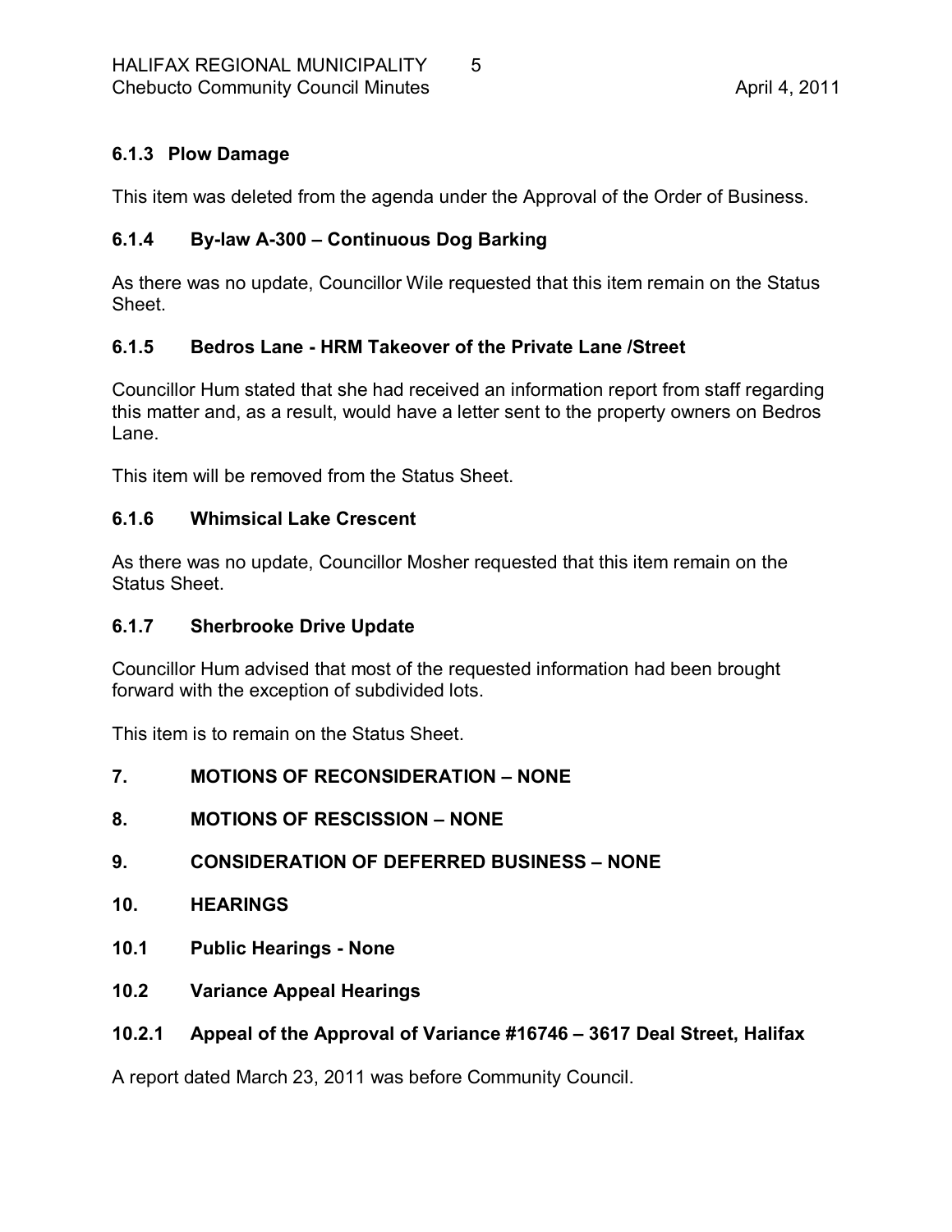A supplementary report dated March 31, 2011 was submitted.

Correspondence dated March 31, 2011 from Ms. Cynthia Babineau, Appellant, was submitted.

Ms. Karen Godwin, Development Technician, provided the presentation on the Appeal of the Approval of Variance #16746 – 3617 Deal Street, Halifax. Highlights were as follows:

- · The appeal is to allow for construction of a three unit addition
- · A four unit dwelling is permitted in the R2 General Residential zone
- · A small portion located on the left hand corner of the front of the property is the only setback issue
- Four appeals have been received from abutting property owners
- The addition to the existing building does not violate the intent of the By-law or setback
- · All permits have been applied for and no work carried out yet so there has been no intentional disregard of this clause

A discussion ensued with staff responding to questions of clarification.

It was noted that the setback was supposed to be six feet and the variance would be to permit 4.7 feet.

It was also noted that the variance was only required since the use was changing; there is only a four foot setback requirement for a single unit dwelling and six feet for a multi unit dwelling.

The Chair reviewed the Rules of Procedure for Variance Appeal Hearings and opened the hearing for the Appeal of the Approval of Variance #16746 – 3617 Deal Street, Halifax.

**Ms. Ashley Urquhart**, advised that she was speaking on behalf of Ms. Cynthia Babineau, Appellant, who would be directly effected by the proposed variance. She stated that she did not have much to argue and was hoping that Community Council would uphold the current By-law to leave the setback at six feet, therefore, approving the appeal.

**Ms. Darlene Duggan**, 3629 Deal Street, agreed with Ms. Urquhart's statement; noting that the development would not look appropriate and there would be parking issues.

**Mr. Tony Saleh** stated that he was representing the property owner and noted he did not realize the development would cause such concern. He indicated that the intention was to leave the existing house with the thought that it would be more appealing to the neighbourhood; noting that the owner originally wanted to tear the house down and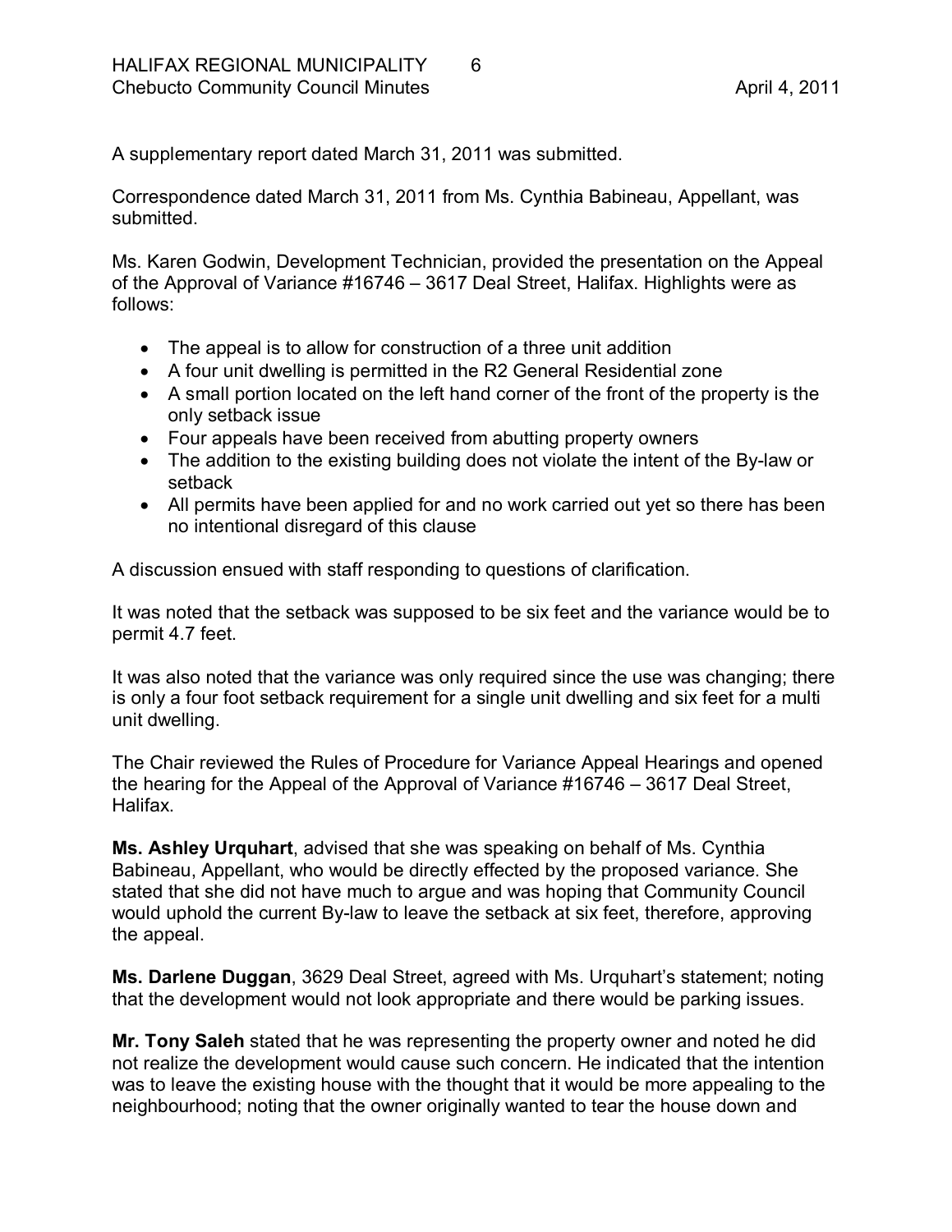build a new apartment building. Mr. Saleh advised that if the variance was denied, the house would be torn down and a new building constructed without requiring a variance. He stated that the house had been on the property for 50 years and the neighbours could decide if the want a house in front or a four unit apartment building centered on the lot; noting that there was an industrial site, power station and apartment building around the property. In closing, Mr. Salah indicated that they were not changing the zoning and were playing by Council's rules.

Ms. Kirby Grant, Solicitor, responded to a question of clarification from Councillor Mosher, stating that while it was permissible to ask residents which structure they would prefer, she would not advise Community Council to do so. She indicated that their role for Variance Appeals was set out in the Municipal Charter and once Community Council begins straying from those criteria, they would no longer be dealing with the appropriate considerations laid out in the Charter.

The Chair also advised that participants were only permitted to speak once during a hearing process.

**Mr. Leo Keil**, 3644 Deal Street, stated that his family had lived on Deal Street for 80 years and provided a brief history of the properties on the street. He also indicated that there was an old county sewer on Percy Street and wondered if anyone had taken that into consideration given the amount of truck traffic in the area.

The Chair called three times for additional speakers. Hearing none, the following motion was placed:

**MOVED by Councillor Wile, seconded by Councillor Mosher that the Variance Appeal Hearing be closed. MOTION PUT AND PASSED.** 

**MOVED by Councillor Mosher, seconded by Councillor Adams that Chebucto Community Council uphold the decision of the Development Officer to approve the request for a variance.**

A discussion on the motion ensued.

For the record, Councillor Mosher stated that, regarding Mr. Saleh's comment referencing Council making the rules, the Municipal Planning Strategies were set with public consultation and input.

As clarified by staff, Councillor Adams stated that if Community Council grants the variance, the Applicant could choose to tear down or add on to the existing building; however, if they refuse the variance, the Applicant could only tear down; therefore, approval of the variance would provide residents with an option.

#### **MOTION PUT AND PASSED.**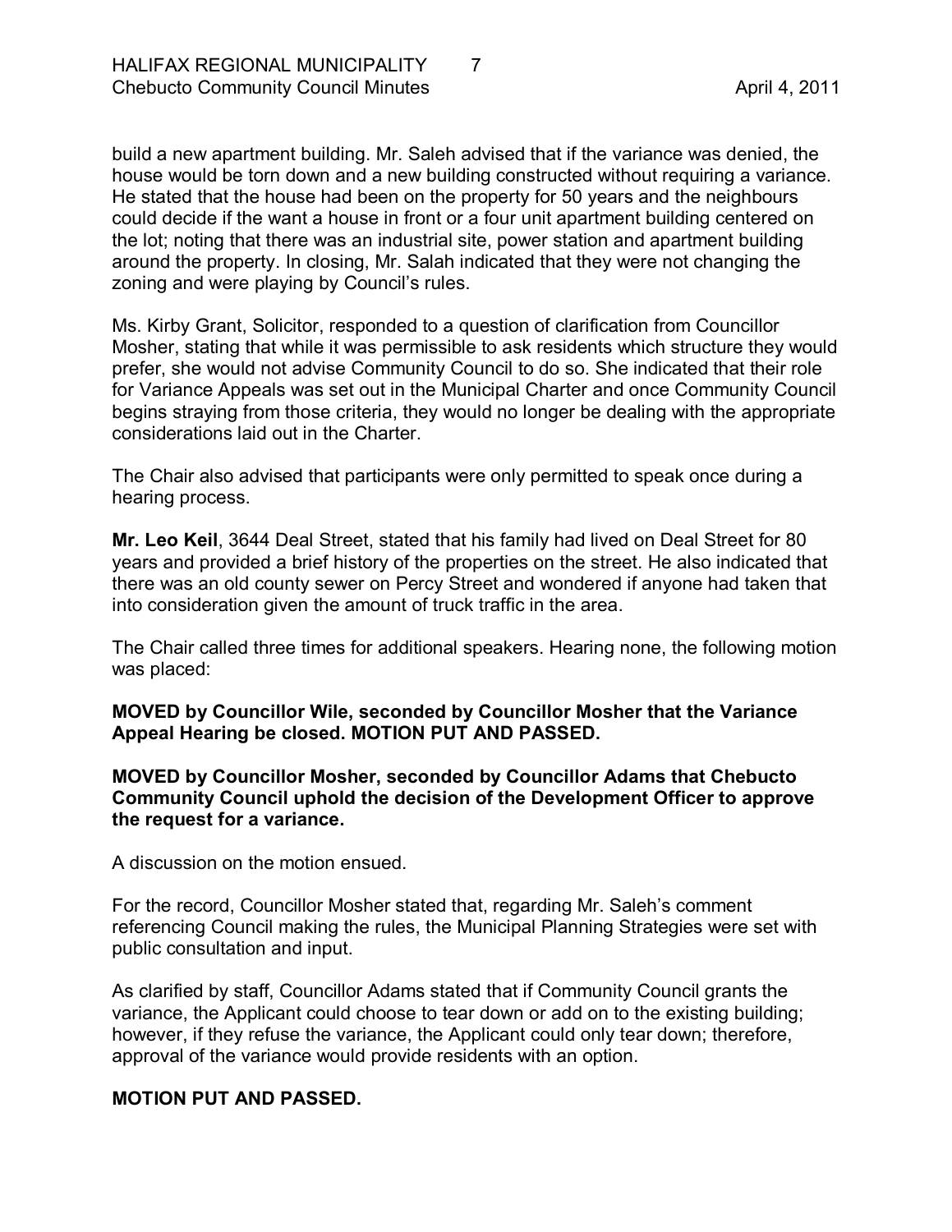#### <span id="page-7-0"></span>**11. CORRESPONDENCE, PETITIONS & DELEGATIONS**

- <span id="page-7-1"></span>**11.1 Correspondence None**
- <span id="page-7-2"></span>**11.2 Petitions None**
- <span id="page-7-3"></span>**11.3 Presentations – None**
- <span id="page-7-4"></span>**12. REPORTS –NONE**
- <span id="page-7-5"></span>**13. MOTIONS NONE**
- <span id="page-7-6"></span>**14. ADDED ITEMS**

#### <span id="page-7-7"></span>**14.1 209 Kearney Lake Road – Councillor Hum**

Correspondence dated March 25, 2011 was before Community Council.

Councillor Hum advised that there has been a Utility and Review Board (UARB) appeal hearing filed in relation to 209 Kearney Lake Road to be held on June 2 and 3, 2011 and provided a brief summary of the background on this issue. She stated that she would provide local area residents with this information and wanted to table the correspondence dated March 25, 2011 for the record. Councillor Hum advised that residents would be able to make a presentation regarding their concerns at the UARB hearing.

#### <span id="page-7-8"></span>**15. NOTICES OF MOTION NONE**

# <span id="page-7-9"></span>**16. PUBLIC PARTICIPATION**

**Mr. Bruce Smith**, Halifax, wished to speak to the document he had sent all Councillors on March 28, 2011 regarding the proposed Mainland Halifax Public Transit Terminal. He clarified that the opinions in the document were his alone even though it states that he is involved with the Committee to Preserve the Willett Street Reserve and apologised for any confusion this reference may have caused; noting that the Committee has a very specific focus and his was broader. Mr. Smith stated that all municipal parks should be protected from becoming an industrial site, that terminals and park and ride lots should not be near residential areas and this particular Mainland Terminal should not be located in any of the three proposed areas. In closing, he indicated that he would be pleased to answer any questions regarding his submitted document.

The Chair advised that a Public Information Meeting would be held for residents to provide input regarding what criteria should be included in a potential terminal site.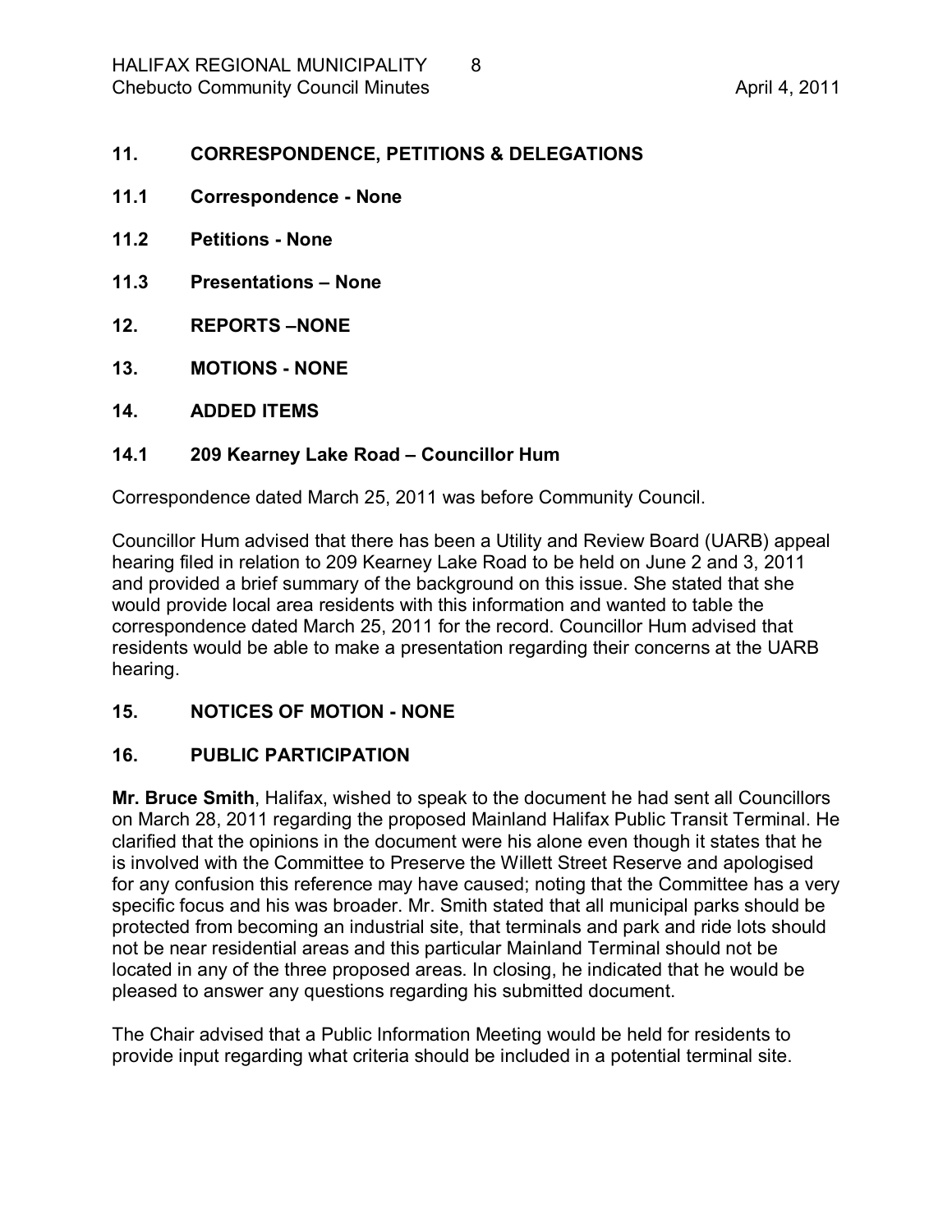Mr. Smith requested that Community Council reconsider its recommendation to Council regarding the Willet Street location of the proposed Transit Terminal.

The Chair stated that, until criteria has been established, no site would be chosen.

**Ms. Peggy Cameron**, Halifax, stated that she was co founder of the group, Friends of the Halifax Common, and submitted information to Community Council including a brochure, map and discussion paper. She indicated that the former City of Halifax had conducted extensive consultation and a Commons Plan in 1994 on what they would like to see happen in the area with the result that there should be more public space. She advised that, since that time, spaces such as a school, CBC building and School for the Blind had not been recaptured and HRM has continued to lose opportunities for public open space. Ms. Cameron stated that she was present to speak to the recent Council decision to approve the Skating Oval; noting that, as a speed skater, she endorses a public rink; however, does not approve of this site. She indicated that the North Common was only one third of the whole Common and, if the Oval remains, only one quarter to one fifth of all the Common would remain as public open space. Ms. Cameron advised that the Oval could be placed on the Central Common; however, this area required redesign and moving the Oval there could be an opportunity to do so; noting that she thought this approval was a rushed process. In closing, she cautioned that the Oval would be placed on top of a concert site and asked that Councillors be cognisant of the financial implications of such a decision.

In response to a question posed by Councillor Hum, Ms. Cameron advised that she had read the Council report regarding the Skating Oval and felt it did not provide enough detail nor did it give enough consideration to the planning consequences, cost or how transparent the decision making process is. She stated that implications for areas outside of the Peninsula were not discussed and, as a result, people would be driving to one central rink; noting that she did not think these residents understood the impact this would have on them.

**Ms. Wendy MacDonald**, Halifax, wished to reinforce the celebration and success of the Canada Games in District 10. She thanked Council for their decision regarding the Skating Oval, whether it is on the North Common or another site. She expressed concern regarding traffic problems arising on Thomas Raddall Drive as a result of people accessing the Canada Games Centre; noting that people needed to be informed that there are alternate routes on Regency Drive. She requested that they be informed of the process of the transfer of Thomas Raddall Drive from a park road to a public thoroughfare. Ms. MacDonald suggested that sessions be held around HRM regarding the Regional Plan review so public participation could be enhanced. Regarding Council's recent decision to address Municipal Planning Strategy and By-law changes for potential transit terminal sites, she wished to clarify that three or four of the potential sites have been removed from the discussion and there would be a step by step description of what is needed for a site.